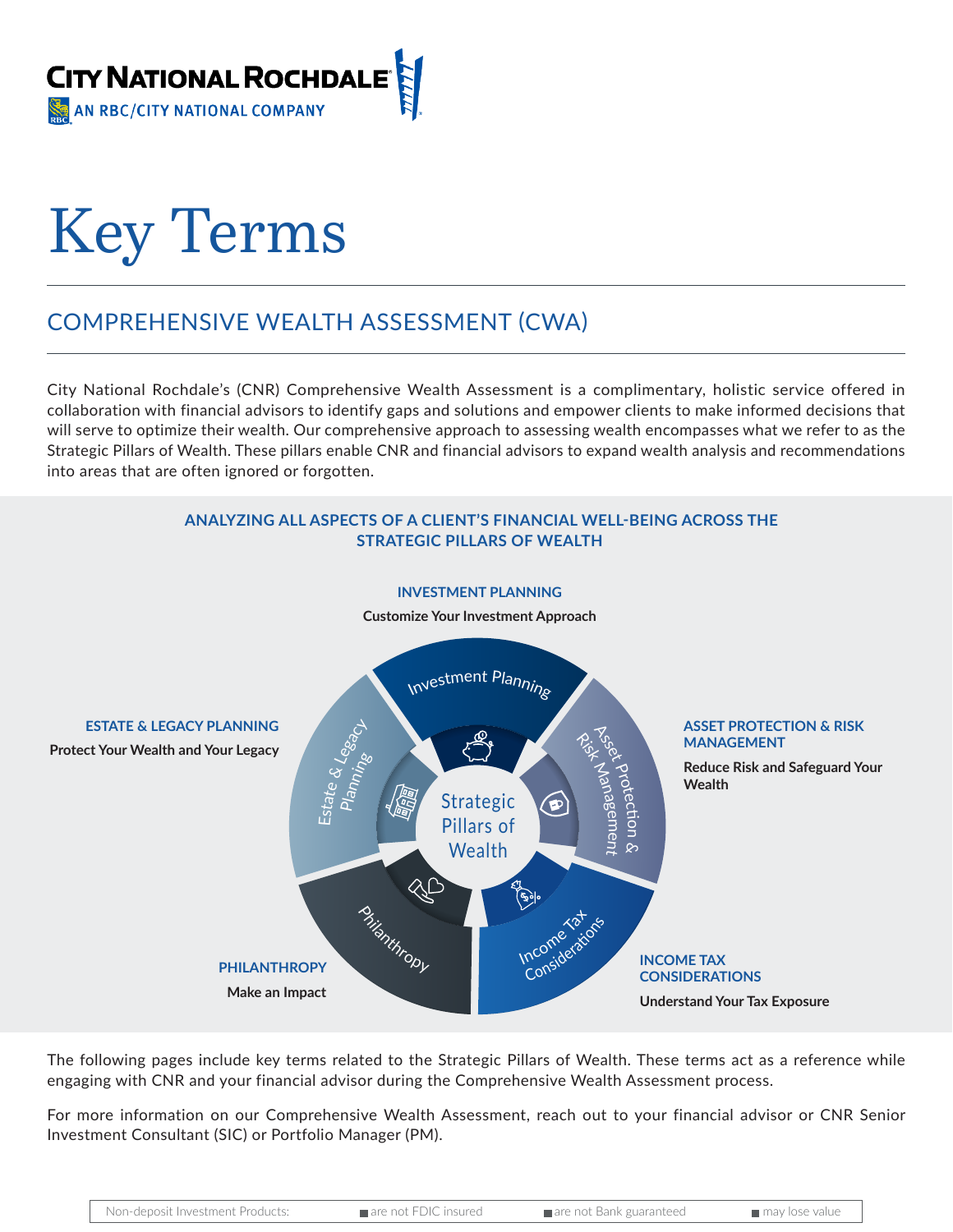

### **Asset Allocation**

The allocation of investments among stocks, bonds, and cash. Asset allocation at City National Rochdale is based on the principles of Modern Portfolio Theory and takes into account the interrelationship between asset classes as well as expected risk and return (volatility of return).

#### **Asset Correlation**

The relationship between different assets or asset classes within a portfolio.

#### **Asset Location**

The discipline of placing certain securities into specific accounts (e.g., tax-deferred vs. taxable) in order to optimize tax efficiency and maximize the client's after-tax returns.

#### **Diversification**

A technique that reduces risk by allocating investments among various different categories that react differently to the same event. While diversification does not guarantee against loss, it's one of the most important components of minimizing risk.

#### **Goals-based Investing**

An approach to investing that customizes each portfolio to the investor's individual life goals, priorities and time horizons. This type of investing creates more meaningful measures of success and deeper client engagement.

#### **Portfolio Risk Management**

Risk management techniques used by City National Rochdale such as strategic asset allocation, rebalancing, and downside loss controls, implemented through three levels of portfolio risk management:

#### **• Strategic Asset Allocation**

A custom built portfolio for each client's investment goals using the appropriate asset allocation, seeking an efficient risk/return trade-off.

#### **• Dynamic Asset Allocation**

Using research to proactively monitor changing risk factors over time, including risks associated with individual sectors or securities.

#### **• Personalized Downside Risk Management**

City National Rochdale's proprietary process that acts as a circuit breaker for limiting losses in the portfolio while adhering to the client's overall risk budget.

#### **Standard Deviation**

An estimate of the possible future dispersion (or divergence) of the actual returns from an assets class around its expected return.

#### **Risk Tolerance**

The degree of variability an investor is willing to withstand in investment returns.

**• Risk of Loss**

The risk of investments losing value; this type of risk is often minimized by diversified holdings.

#### **• Inflation Risk**

The risk of a reduction in purchasing power; this type of risk is often minimized by making investments with expected returns that are greater than inflation.

#### **• Volatility Risk**

The risk that comes from a fluctuation of value; this type of risk if often minimized by proper diversification of investments in addition to a long time horizon.

#### **Tax Alpha**

The practice of leveraging tax-saving strategies to maximize after-tax returns.

#### **Time Horizon**

The expected time an investor plans to hold a portfolio.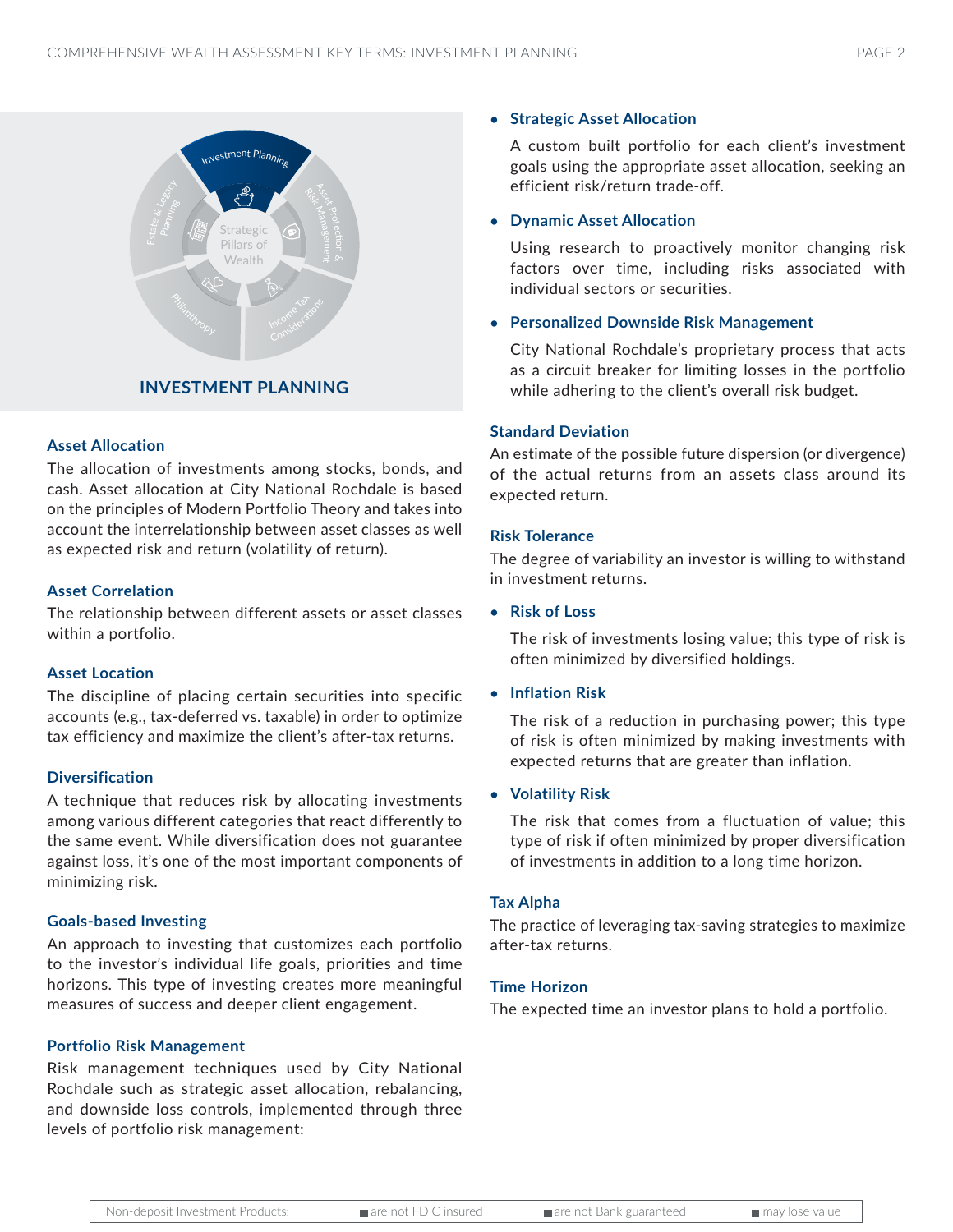

#### **ASSET PROTECTION & RISK MANAGEMENT**

#### **Asset Titling**

Titling assets in entities such as FLPs, LLCs, and Irrevocable Trusts to protect assets from potential judgment creditors.

#### **Captive Insurance**

A form of self-insurance where an insurance company is owned by the owner(s) of the company it insures. Its assets are generally protected from creditors.

#### **Debt Shield**

Borrowing money against an asset to enhance creditor protection by reducing it's value. This in turn can reduce settlement value when faced with claims of potential judgment creditors.

#### **Family Limited Partnership (FLP)**

A business or holding company owned by two or more family members within a partnership structure.

• **General Partner**

Persons responsible for making all the necessary decisions involving management of the FLP, usually parents.

• **Limited Partner**

Partners, usually children, who do not have influence in the FLP's operation, but do have a certain level of limited liability protection and are taxed on their share of FLP income generally at their income tax brackets (adult children).

#### **Individual Retirement Account (IRA)**

An account set up at a financial institution intended to provide a source of retirement income. Contributions to IRAs are made by the individual account owner and, for certain types of IRAs, the employer. Federal law protects IRAs in bankruptcy proceedings.

#### **Intentionally Defective Grantor Irrevocable Trusts (IDGIT)**

• **Asset Protection Trust (also known as a Domestic Asset Protection Trust or DAPT)**

An irrevocable trust created by a grantor, with the grantor's own assets, to provide protection against the claims of the grantor's own future unknown (and unknowable) creditors, while removing the assets from the grantor's taxable estate.

• **Beneficiary Defective Irrevocable Trust (BDIT)**

An irrevocable trust where the client is both the primary beneficiary and trustee of the trust, while someone other than the trustee/beneficiary is the grantor (usually the beneficiary's parent or grandparent). The BDIT attempts to freeze the value of assets for gift and estate tax purposes when such assets are sold to the trust, and the beneficiary is eligible to receive future discretionary distributions from the trust. This strategy comes with a higher degree of complexity and planning risk.

#### • **Spousal Lifetime Access Trust (SLAT)**

A type of IDGIT where the grantor names their spouse as a primary beneficiary, affording a degree of access by non-grantor/beneficiary spouse to income and perhaps principal from the trust.

#### **Limited Liability Company (LLC)**

A business structure where "non-managing members" are not personally liable for the company's debts or liabilities.

• **Managing Member**

A controlling member of an LLC with general authority to manage daily operations and enter into contractual relationships. Managing members are generally liable for the company's debts and liabilities.

#### **Outright Distributions**

Language in a will or trust where the beneficiary receives assets outright and free of trust. This generally provides less creditor and divorce protection than may be achieved with irrevocable trusts.

#### **Qualified Plan**

An employer-sponsored retirement plan that qualifies for special tax treatment and creditor protection under federal law.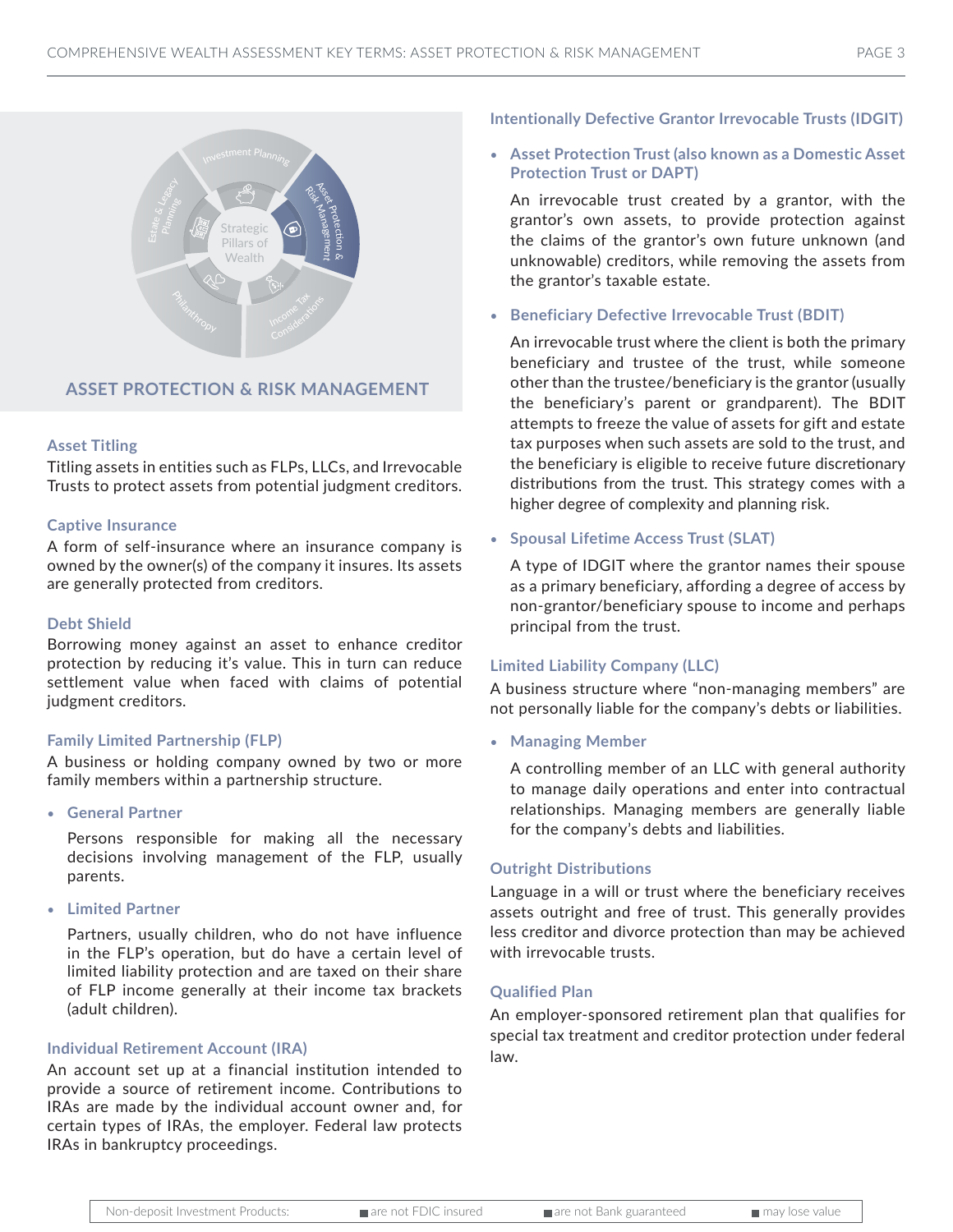#### **Self Settled Trust**

A type of trust in which the grantor is also a beneficiary. In most states, this would cause assets to remain in the grantor's taxable estate and available to potential judgment creditors.

#### **Statutory Protection**

Laws passed by some states that afford a higher level of creditor protection for certain types of assets such as life insurance, annuities, and assets held in IRAs.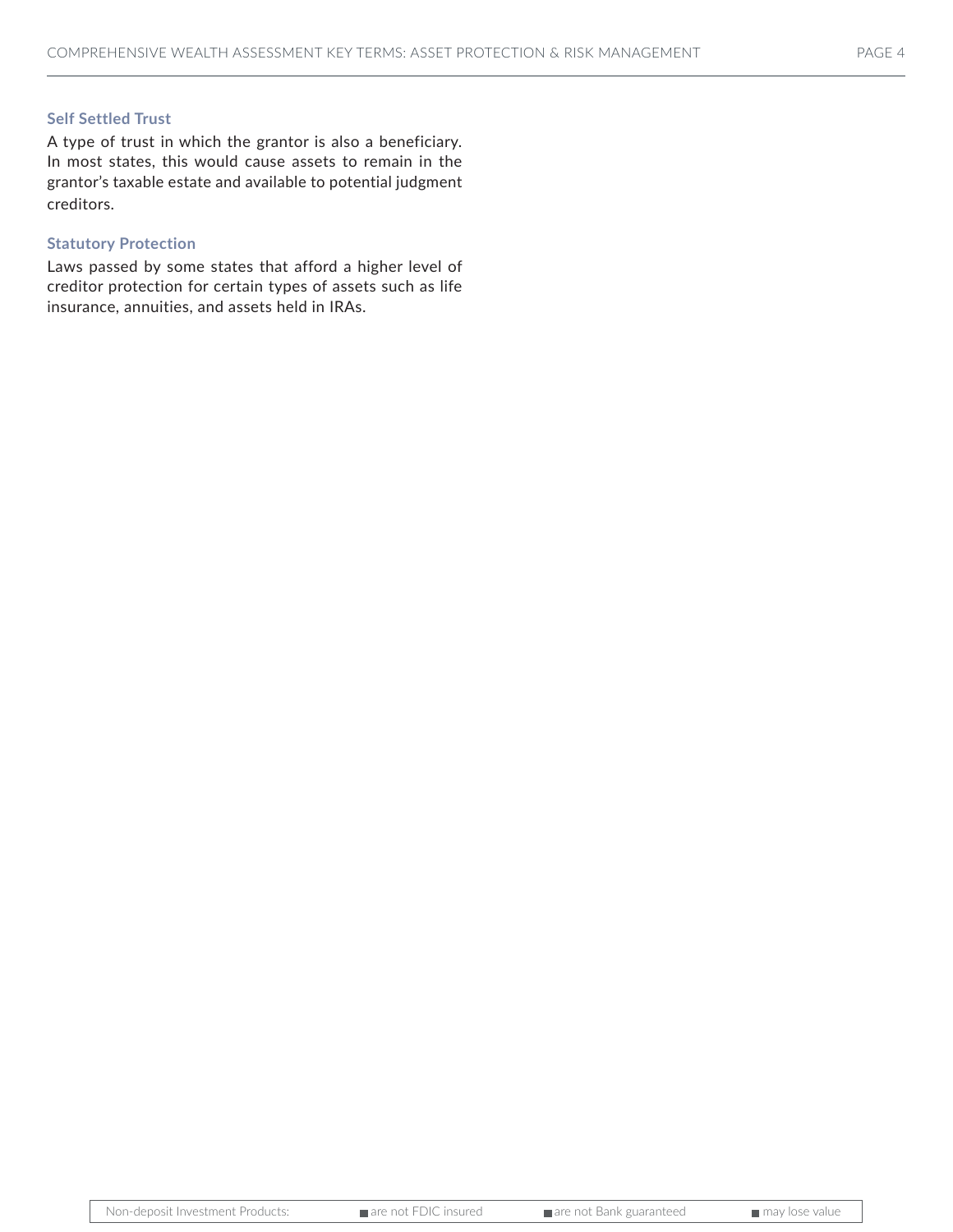

#### **INCOME TAX CONSIDERATIONS**

#### **199A Deduction**

The ability for select business owners (not C corporations) to reduce taxable income by up to 20% of qualified business income (QBI).

#### **3.8% Net Investment Income Tax (NIIT)**

A tax provision that applies a 3.8% tax to the net investment income (includes the interest, rent, dividends, capital gains, royalties, and non qualified annuities) of individuals, and estates and trusts that have income above the statutory threshold amounts.

#### **Bracket Management**

Tax Considerations strategies that are mindful of the income levels that trigger higher taxes in the form of ordinary and capital gain brackets, NIIT, 199a and other taxes that may be avoided by staying below a threshold. Strategies like Roth and Donor Advised Funds, and others that might accelerate, defer, or deflect income to stay below a threshold are considered.

#### **Deduct, Defer, Deflect**

Categories of income tax considerations strategies where income can be deducted in the year received, deferred to a future year, or deflected to a person or entity in a lower bracket.

#### **Income Tax Diversification**

How a person allocates present and future income streams across tax-deferred, tax-free, and taxable options going forward. The risk of higher taxes in the future can make tax deferral less attractive and tax free options (Roth, municipal bonds, life insurance) more attractive.

#### **Incomplete Non Grantor Trust (ING)**

A type of trust where the grantor funds the trust without incurring gift tax. The grantor also achieves non-grantor status for income tax purposes. Under some circumstances, income from assets held in an ING trust are taxed by the state where the trust is located.

#### **Material Participation**

A criteria used by the IRS to determine if an individual actively participated in a business venture. Without material participation, income from the venture is deemed as passive for income tax purposes.

#### **Real Estate Professional Tax Exemption**

Individual taxpayers who own rental properties are able to avoid the 3.8% investment tax on their rental income if their activity level qualifies them as a "Real Estate Professional".

#### **Roth Conversion**

The act of transferring retirement funds from a traditional IRA or 401(k) into a Roth account. Because a Roth is taxexempt, deferred income taxes due must be paid on the converted funds at the time of conversion. To maximize tax savings, it is better to pay the tax with cash separate from the IRA assets.

#### **Secure Act**

Legislation passed in 2019 that, among other changes, increased the age at which retirement plan participants must take required minimum distributions (RMDs) from 70 ½ to 72.On the other hand, it eliminated the "Stretch IRA" strategy for non spousal beneficiaries.

#### **Stretch IRA**

A strategy that applied to individual retirement accounts (IRA) inherited by a non-spousal beneficiary prior to The Secure Act. It allowed the IRA to be withdrawn over the beneficiary's lifetime, taking advantage of income taxdeferral that is now limited to just 10 years since the Secure Act was passed in 2019.

#### **Testamentary Charitable Remainder Trust (CRT)**

An alternative to the previously available "stretch IRA" which allows a beneficiary to spread taxation over their lifetime, while leaving the balance to charity after death.

#### **Year End Capital Gain Offsets**

Selling depreciated assets to realize losses in order to offset the gains of appreciated assets sold in the same year. This strategy can minimize taxation in the future.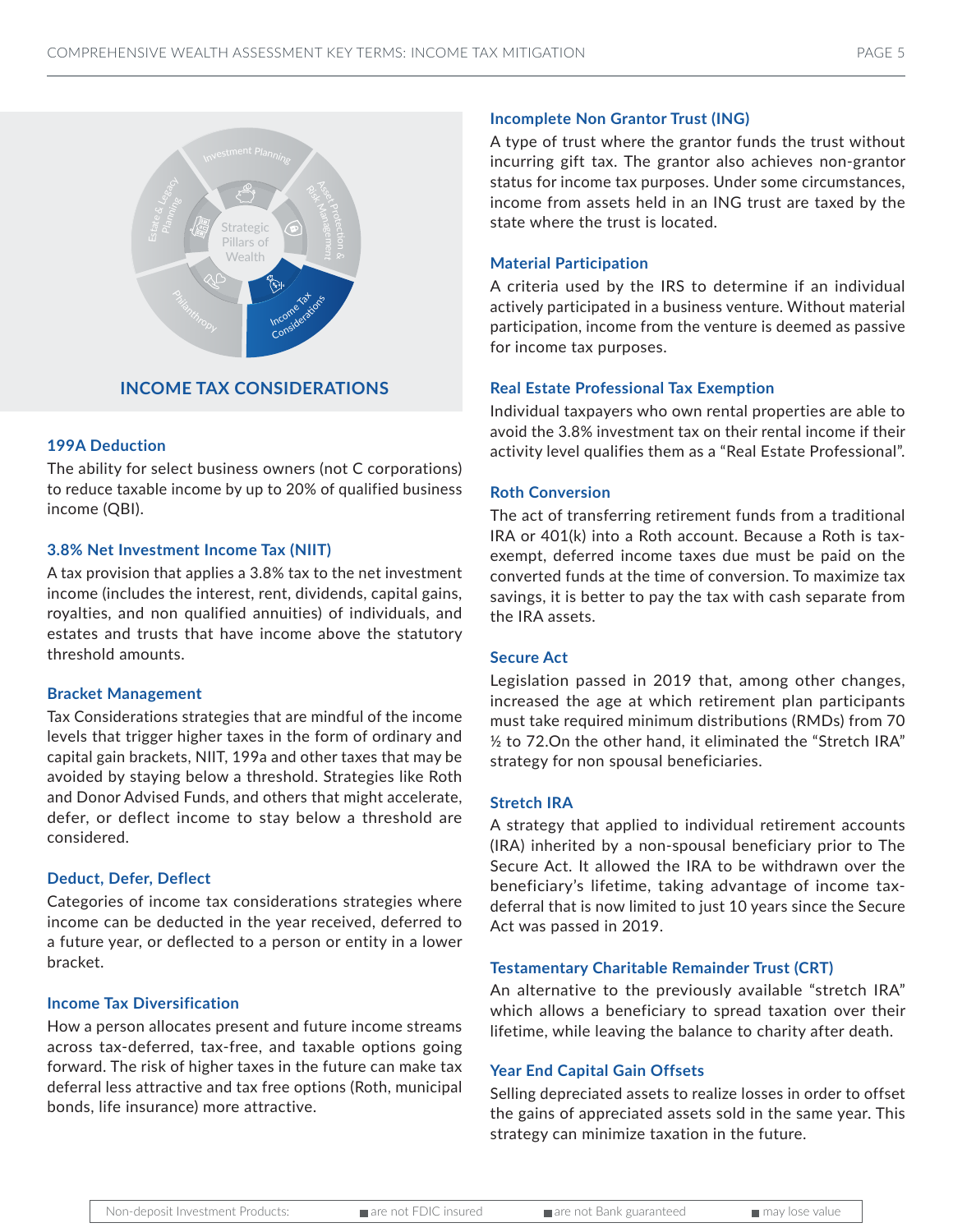

#### **Applicable Federal Rate (AFR)**

The minimum interest rate set by the IRS for private loans.

#### **Charitable Gift Annuity**

An annuity contract offered by a charity in return for a donor's irrevocable transfer of cash, marketable securities or other assets. In exchange for the transfer, the charity agrees to make a fixed (unalterable) annuity payment to one or two individuals for their lifetime and the donor receives an up-front charitable income tax deduction.

#### **Charitable Gifts of Low Basis Assets**

Gifts of low basis assets are generally preferred to gifts of cash because gifts of low basis assets allow the donor to avoid tax upon the sale of the asset and obtain an income tax deduction. The deduction for gifts of appreciated (i.e.. low basis ) assets is, however, limited to 30% of adjusted gross income (AGI). If the value of the gift is reported as basis, then the deduction can be up to 50% of AGI.

#### **Charitable Lead Trust (CLT)**

A split-interest irrevocable trust with two or more beneficiaries. The "lead" income beneficiary is the charity(ies) named under the terms of the CLT and the "remainder" beneficiary(ies) is either the Grantor (Grantor CLT) or the Grantor's heirs (Non-Grantor CLT).

#### **Charitable Remainder Trust (CRT)**

An irrevocable trust where the grantor contributes appreciated assets or cash and the CRT provides payments to an initial income beneficiary (often the grantor or their spouse). At the end of the trust term, any remaining assets will pass to one or more charitable remainder beneficiaries, which may include a private family foundation.

#### **Donor Advised Fund (DAF)**

A vehicle that allows current tax deductions for irrevocable charitable gifts, without first identifying the specific qualified nonprofit organization(s) who will ultimately receive the funds. A DAF is considered to be a "public charity" and provides an immediate income tax deduction of up to 60% of donor's adjusted gross income (AGI) for gifts of cash and up to 30% of AGI for gifts of appreciated assets.

#### **Intra-Family Loan**

A loan that allows individuals to transfer wealth to a family member without gift tax consequences at an interest rate set by the IRS (the Applicable Federal Rate) that is generally lower than what a commercial lender might provide. An intra-family loan is optimized for gift and estate tax purposes when the family member (or trust for family member) borrower earns a higher return on the money borrowed than the Applicable Federal Rate (AFR).

#### **Private Family Foundation**

A non-profit entity that is controlled by, and generally receives a significant amount of its funding from the donor, a single individual, family or business. The gift made by the donor qualifies for an income tax deductions and removes taxable assets from the donor's estate without incurring capital gains taxes.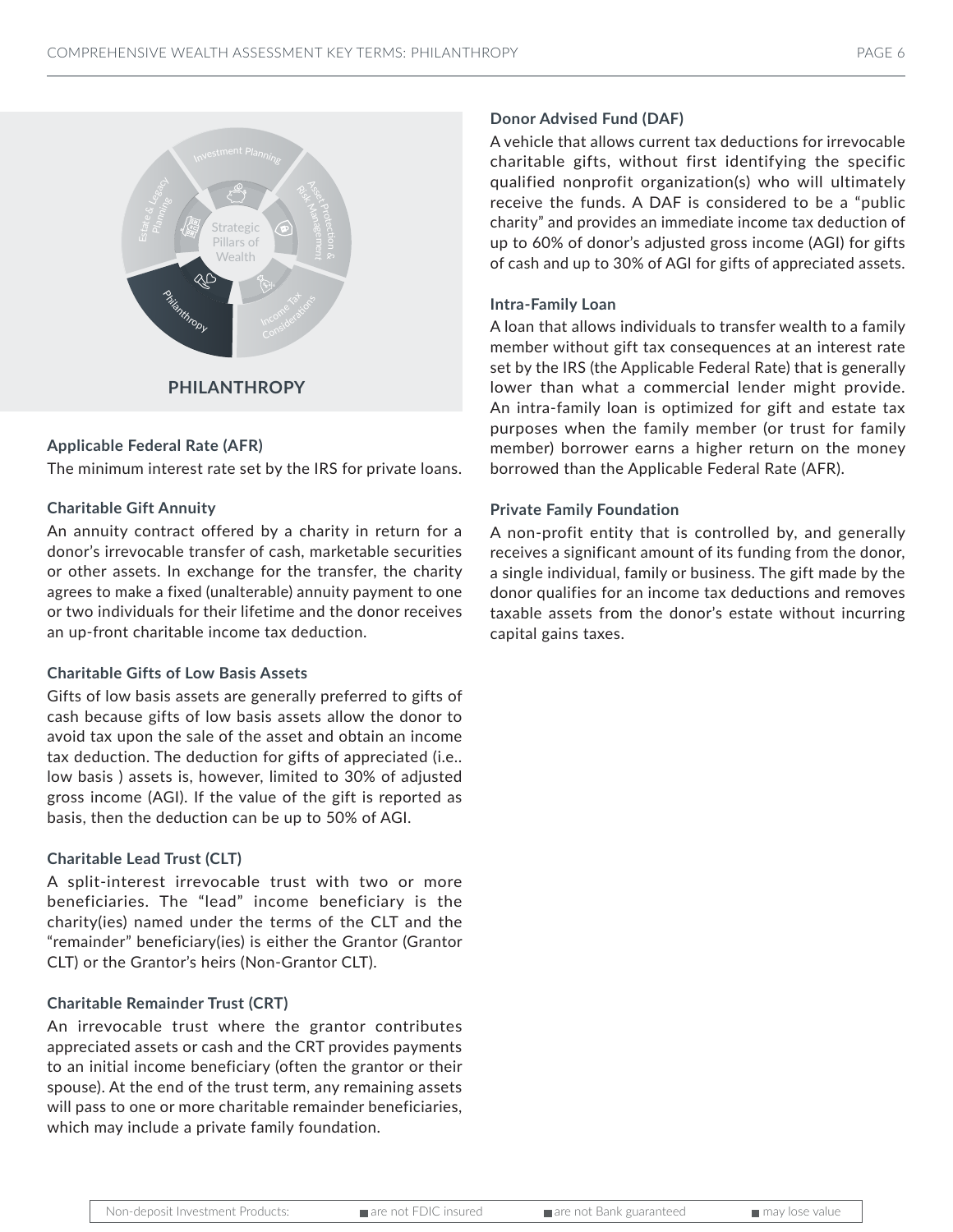

#### **ESTATE & LEGACY PLANNING**

#### ESTATE PLANNING TERMS

#### **Conservator / Guardian**

An individual who is legally responsible for the care of another person.

#### **Conservatorship / Guardianship**

A court supervised process where a court appointed individual is responsible for someone who is physically or mentally incapacitated.

#### **Federal Estate Tax Exemption**

Federal estate tax is a tax imposed on the value of assets transferred by a decedent at death. Federal law provides for a unified tax credit up to a certain value that is commonly referred to as the federal estate tax exemption. Asset values above the exemption level are subject to the estate tax rate in place at date of death. The federal estate tax exemption for 2020 is \$11,580,000.

#### **Financial Power of Attorney**

A document that authorizes a person(s) to act as the client's attorney-in-fact to make decisions (e.g., sell a property, make gifts on client's behalf up to \$15,000), and may be changed at any time while the client is alive and deemed mentally competent.

#### **Generation Skipping Transfer Tax (GSTT)**

A tax provision that applies to inheritances or gifts received by individuals who are two or more generations younger than the donor. This tax is separate from the Estate Tax.

#### **Intestate**

The method of disposition of the estate of a person who dies without a will. The law of the person's place of domicile at death will govern the distribution of the person's assets.

#### **Living Will (also known as an Advanced Health Care Directive)**

A legal document that outlines the client's preferences on end-of-life measures and empowers an individual (Health Care Proxy) to carry out the client's medical wishes. This document may be changed at any time while the client is alive and deemed mentally competent.

#### **Permanent Life Insurance**

A form of insurance that has a lifetime investment component.

#### **Pour Over Will**

A Last Will and Testament that provides for the distribution of estate assets after death. Assets that were not titled in the name of a revocable living trust established during life may be transferred to the trust after the Probate process is completed.

#### **Probate**

The legal process for validating and administering a deceased person's will. All probate proceedings are public record.

#### **Term Life Insurance**

A type of life insurance where a premium is paid over a period of years for the cost of the insurance coverage. If the insured dies during that period, a death benefit is paid. There is no cash value associated with term life insurance.

#### **Will**

A written document with instructions for disposing of assets after death.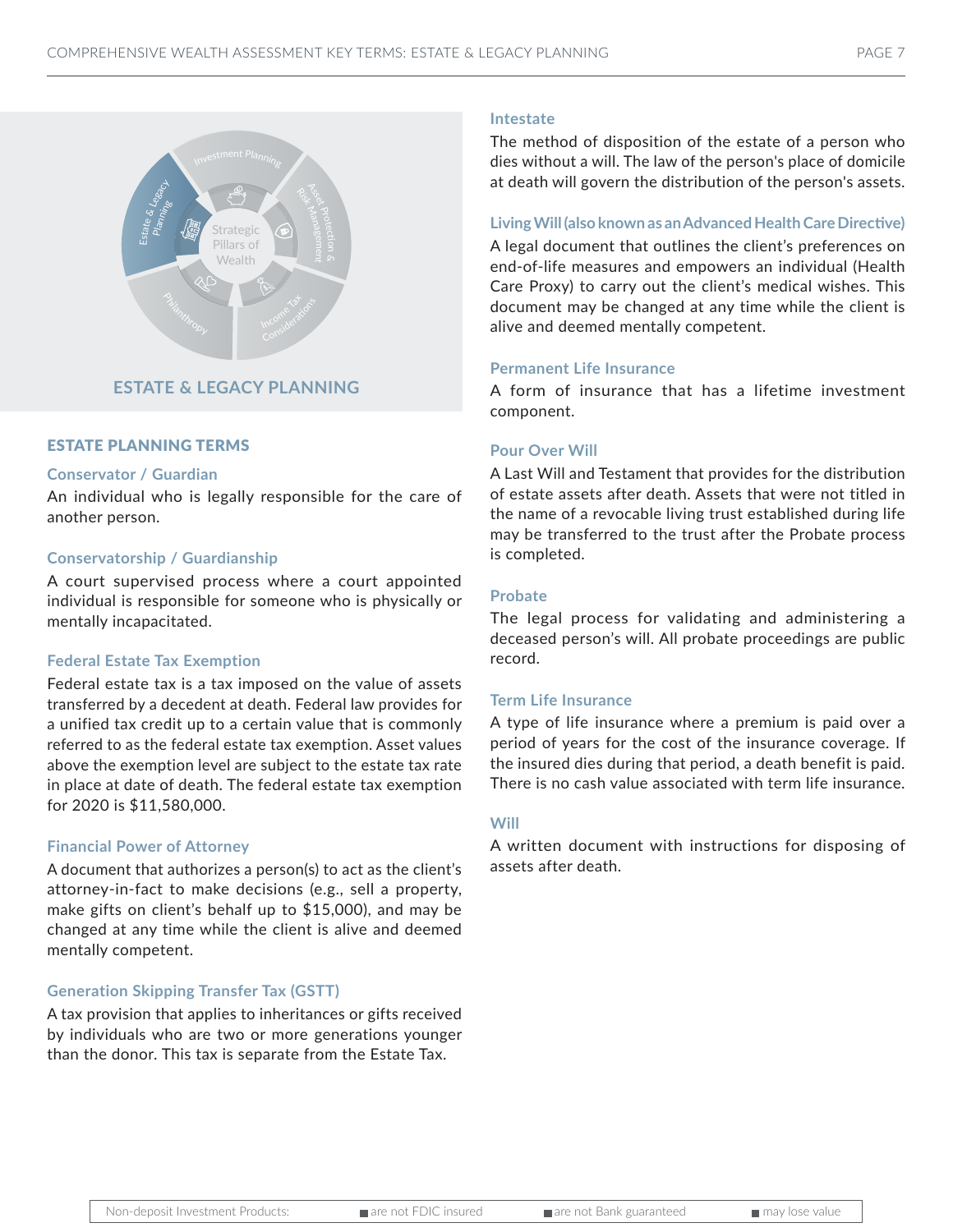#### TYPES OF ROLES RELATED TO TRUSTS

#### **Agent for Trustee or Executor**

A person or entity acting on behalf of an Executor or Trustee. Executor or Trustee still retains all liability.

#### **Beneficiary**

Person or entity who is entitled to a beneficial interest from a trust.

• **Contingent Beneficiary**

Beneficiary identified in the document whose interest becomes current upon some contingency occurring (e.g., death, attaining a certain age, college degree, etc.).

• **Discretionary-Only Beneficiary**

Beneficiary who only has access to the assets of a trust at the discretion of the Trustee. The Beneficiary must make a request for any distribution. Usually the Trustee will be allowed to use income or principal to satisfy the request, but they may be limited to one or the other.

• **Income-Only Beneficiary**

Beneficiary who only has rights to income from a trust and no access to the principal.

• **Primary**

Beneficiary who is usually the current Beneficiary and the Beneficiary for whom the trust assets are to be used for first. The Primary can be multiple people/entities and is sometimes called the Current Beneficiary.

• **Remainder Beneficiary**

Beneficiary identified in the document whose interest becomes current after a previous Current Beneficiary no longer has a current beneficial interest.

#### **Custodian**

The person or entity that has physical possession of the individual's financial assets that reside within a trust.

#### **Executor**

A person or entity responsible for administering an estate during Probate. Also known as a personal representative.

#### **Grantor**

The individual who creates the trust and is usually the source of the assets held in trust.

#### **Trustee**

The person or entity named in the document, or appointed by some other means, who is the fiduciary for the administration and investment of the trust assets.

• **Co-Trustee**

An individual or entity who shares the trustee responsibility with one or more other individuals or entities.

• **Directed Trustee**

An individual or entity serving in a limited fiduciary capacity where they are "directed" by an "Investment Advisor or committee" and/or a "Distribution Advisor or committee" to handle assets and distributions a certain way. When acting at the direction of one of these roles, the Directed Trustee is released from liability for those decisions and the liability shifts to the people serving in those roles. This structure is not allowed in all states.

• **Discretionary Trustee**

Person or entity responsible for all administration and assets of the trust.

#### **Trust Protector**

The person named in the document or appointed who retains certain rights and controls over the trust. This is usually not a fiduciary position and is typically limited to removal and appointment of Trustees and/or other basic functions or controls.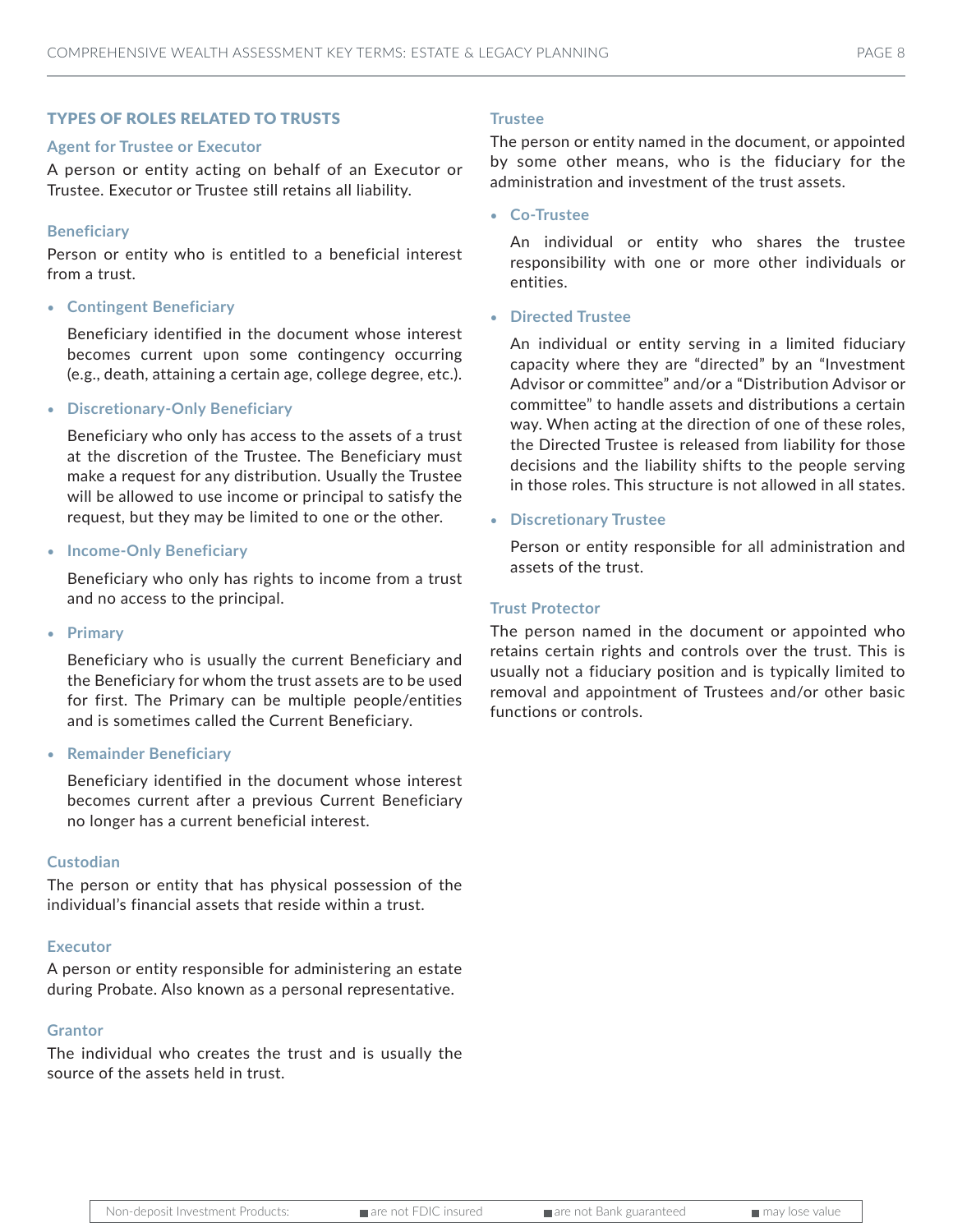#### TYPES OF TRUSTS AND RELATED TERMS

#### **Charitable Trust**

An irrevocable trust established for charitable purposes that is subject to tax benefits.

#### **Directed Trust**

A type of trust where the investment liability and/or the distribution liability is with an individual or committee who directs the Directed Trustee on what to do. These types of trusts are not available in all states.

#### **Grantor Retained Annuity Trust (GRAT)**

An irrevocable trust that provides for annual payments to the grantor for a fixed term of years. At the end of the term, the remainder of the trust can be transferred to named beneficiaries. The payout rate is chosen by the grantor and the amount of the gift is based on the term of the trust and the Section 7520 Rate for that month. The value of the remainder, which can be zero, is reported as a taxable gift to the beneficiaries.

#### **Irrevocable Trust**

A type of trust that is not amendable or revocable and is usually used to gift assets out of an estate. Living Revocable Trusts also become Irrevocable upon the death of the Grantor. Irrevocable trusts have their own tax ID number.

#### **Irrevocable Life Insurance Trust (ILIT)**

An irrevocable, non-amendable trust which is both the owner and beneficiary of one or more life insurance policies. Upon death of the insured, the trustee invests the insurance proceeds and administers the trust for one or more beneficiaries.

#### **Qualified Personal Residence Trust (QPRT)**

An irrevocable trust into which grantor gifts a primary or secondary residence at a reduced value, retaining the right to live there for a term of years. The house is removed from the taxable estate if grantor survives the term. After the term, the trustee can permit the grantor to remain in the house as long as the grantor pays fair market rent.

#### **Revocable Trust**

A type of trust usually set-up by a Grantor and funded with their own assets, of which they are the trustee while they are alive. Usually called a Living Revocable Trust (with the tax ID number of the Grantor or Trustee). These trusts can be amended and/or revoked.

#### **Special Assets**

Usually used to define any asset that is not liquid or marketable securities (e.g., real estate, businesses, cars, art, oil/mineral rights, etc.).

#### **Special Needs Trust**

A type of trust where a beneficiary receives other benefits for their care and the trust needs to be administered in a way they do not become disqualified from receiving those benefits.

#### **Trust Property**

Assets that have been placed into a fiduciary relationship between a trustor and trustee for a designated beneficiary.

#### **Trusts Under Will / Testamentary Trust**

Sometimes referred to as a testamentary trust; a trust which arises upon the death of the testator and which is specified in his or her will. A will may contain more than one trust under will and may address all of any portion of the estate.